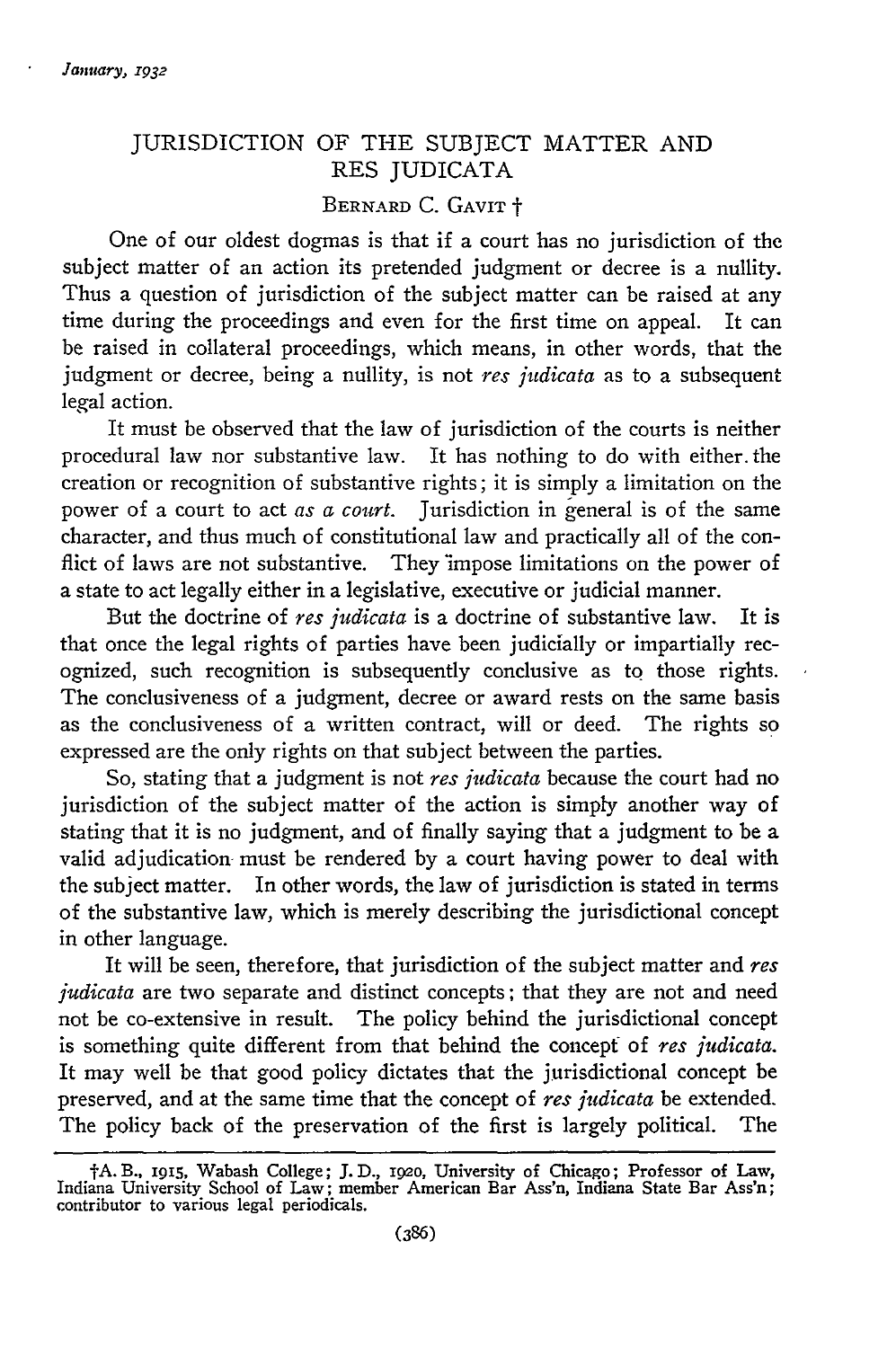courts derive their power to act as courts from constitutions and statutes, and there are theoretical and practical difficulties in the enlargement of their jurisdiction by judicial legislation. The difficulties are not insurmountable, of course; for by the simple expedient of "interpretation" the constitutions and statutes could be construed to mean almost anything they ought conveniently to mean.

But *res judicata* is substantive law; and it is common law. There is no theoretical nor practical difficulty in enlarging it to circumscribe any situation where it can be used to reach a desirable result. The policy back of it is. simply that a determination of the legal rights of parties by a disinterested person, upon the supposed merits, and after notice and hearing, ought finally to settle the matter. It is not necessary that the person making the determination be a court; the essential elements are that he be disinterested and that the decision be on the supposed merits and after notice and hearing.

If there is a choice, then, between explaining the cases upholding as final a determination by a court having no jurisdiction of the subject matter under the jurisdictional concept, or the doctrine of *res judicata,* the latter seems preferable. If we take the first we must rewrite the law of jurisdiction; if we take the second there is little, if any, rewriting to be done.

It is an observable fact that the.courts back away from the jurisdictional concept about as often as they meet it face to face. It is easy learning that jurisdiction of the subject matter cannot be waived or created by consent; that, in other words, the parties cannot legislate and give to a court a jurisdiction it does not legally possess. Also it is an elementary principle that a tribunal cannot create for itself a jurisdiction it does not legally possess. Thus if certain facts are jurisdictional the general rule, in keeping with the theory involved, is that a court's finding on those facts is not conclusive. That is to say, the tribunal cannot by the simple expedient of mis-stating the facts create a jurisdiction it does not legally possess.

There are, however, many cases where an incongruous result is reached. Some courts have held that the question of jurisdiction can be waived;<sup>1</sup> others, that a person may be "estopped" to assert the lack of jurisdiction **;2** and quite generally the rule is stated to be that if the court in question were one of general jurisdiction its mistaken determination of the facts is erroneous merely and not jurisdictional, or if there were not a specific determination of those facts that the court is conclusively presumed to have found them to have existed.<sup>3</sup>

<sup>&</sup>lt;sup>1</sup> See, e. g., Grasselli Chemical Co. v. Simon, 84 Ind. App. 327, 150 N. E. 617 (1926). Cf In re Moore, 79 Ind. App. 470, 138 N. E. 783 (1923). See also cases cited in the article *infra* note 4.

**<sup>2</sup>**1 **FREEMAN, JUDGMENTS** (5th ed. **1925)** § **320.** Probably the best illustration of this situation is the group of cases holding that while diversity of citizenship in the federal courts is a jurisdictional prerequisite, a judgment rendered cannot be attacked for the lack of it; the court is "presumed" to have found the fact to exist. See Evers v. Watson, 156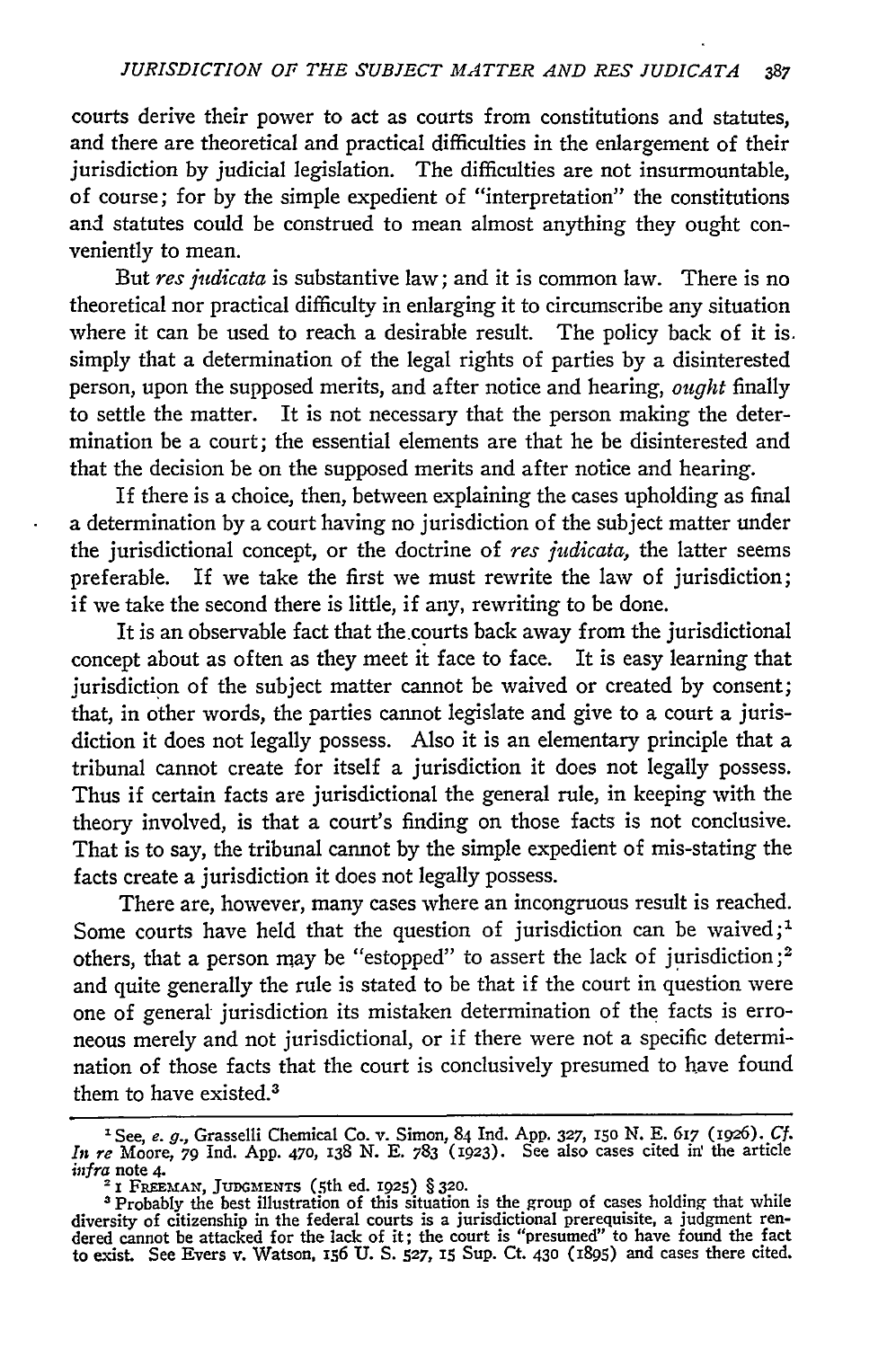Professor Fowler V. Harper has recently given point to the actualities of the situation in an article on *The Validity of Void Divorces.4* In that interesting field the fact is proved to be that, except as against the state, the dogma of jurisdiction to divorce has given way to the point where it can truthfully be said that we have, as a practical matter, such a thing as divorce **by** consent of the parties!

There are obvious distinctions between the subject matter of divorce and the usual controversy over civil matters. The state is in theory a legally interested party in a divorce proceeding; it has a legal interest against the consensual dissolution of the marriage status. In the ordinary civil litigation, however, the state's interest is that of a bystander, and its chief concern is that the controversy be settled **by** peaceable means, which gives it a purely collateral interest. It is true that it sets up the machinery used **by** the parties in the settlement of their disputes; but the state's interests in the machinery are purely procedural and jurisdictional ones. It has no substantive interest involved.

It seems apparent, therefore, that if the state's principal interest in the settlement of controversies between litigants is that of a bystander there is little point to its insisting on other interest. In fact, whenever the law refuses to give effect to a judgment or decree of a court because it was rendered without jurisdiction of the subject matter, it is as a practical matter denying the sole interest it does have, namely, that of a *peaceable* settlement of a controversy between parties over their legal rights.

The latter forms the most substantial basis of the doctrine of *res judicata.* Originally the theory was explained upon the doctrine of merger, the doctrine of estoppel of record, or some similar basis.. Today *res judicata* is much broader than any of its original concepts. Today the basis for the doctrine can be stated to be that, once the parties have litigated their legal rights before a disinterested tribunal, good policy requires that the result reached be final, regardless of its actual lack of merit in some cases.<sup>5</sup> It is unnecessary today to explain *res judicata* in any case as resting on merger or estoppel of record.

The general disregard of the dogma concerning judicial jurisdiction of the subject matter of an action is thus understandable. The truth is that

**<sup>&#</sup>x27;(1930) 79 U.** OF PA. L. **REv.** 158.

 $5$  The doctrine has been extended to bar a subsequent action on a separate cause of action which "might have been adjudicated" under the procedural provisions for the joinder of actions, the "fusion" of action, and the assertion of a counter-claim. See Gavit, The Code Cause of Action; Joinder and Counter-Claims (1930) 30 CoL. L. REV. 802. So far as the author is aware every recent case where the p to the cases cited in the article *supra* see the more recent cases of Sklarsky v. Great A. & P<br>Tea Co., 47 F. (2d) 662 (S. D. N. Y. 1931); United States v. Pan-American Petroleum<br>Co., 45 F. (2d) 821 (S. D. Cal. 1930); Bal also United States v. California & Oregon Land Co., 192 **U. S.** 355, **24** Sup. Ct. 266 (i9o4).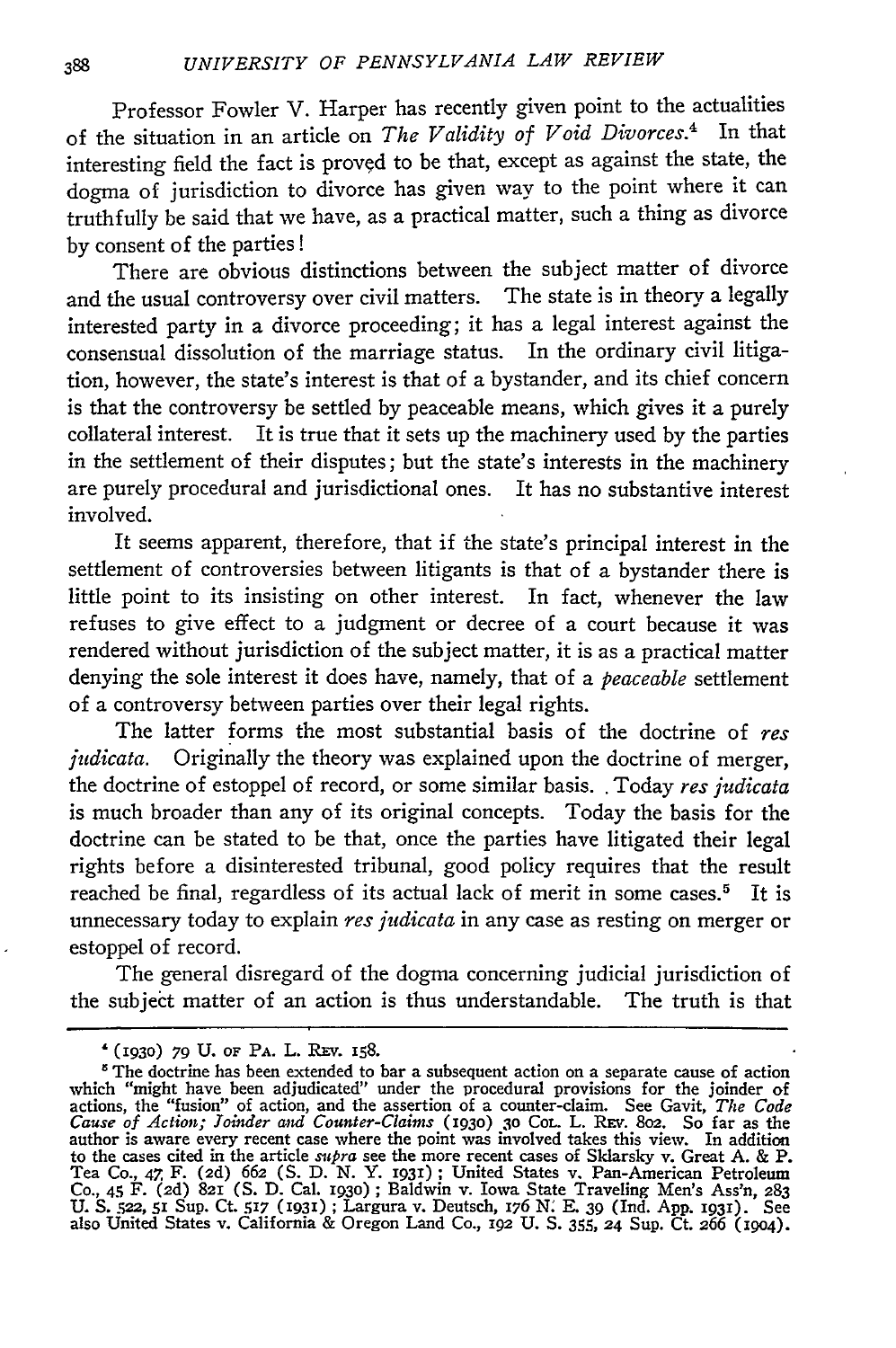there has been a determination of the legal rights of the parties by a disinterested tribunal and the sole objection is that it was subsequently decided that the determination was extra-judicial. The parties thought that a court was rendering the decision, and it develops that it was only a man without official capacity to act as a court. The objection is thus a jurisdictional one as distinguished from a substantive one. And unless there is some good policy in preserving the purity of the jurisdictional concept and in giving an absolute monopoly of the determination of controversies between parties to the courts, as courts, there is little reason why the objection should finally determine the matter.

Undoubtedly there was originally thought to he some objection to allowing parties to submit their controversies over legal rights to anyone other than a court. The fact that the remuneration of the judges was based upon the amount of business done may have influenced the decision. The inability of the parties to have a binding accord without satisfaction, to substitute a contract cause of action for a tort cause of action, throws light on the older attitude toward the problem. The severity of the concept of jurisdiction of the subject matter is thus explicable however much the policies upon which it was based may not appeal to modern minds. The modem results are also explicable. There is a noticeable tendency,

approaching destructive proportions, to disregard the dogma of jurisdiction of the subject matter,<sup>6</sup> and the cause undoubtedly is that the older reasons have lost their appeal; there appears now to be no persuasive policy to sustain the old result. Here is a determination of a controversy by a disinterested person and it *ought* to be as final as if the parties had not been mistaken as to the capacity in which the arbitrator was acting. There no longer is any metaphysical sanctity of the courts to be upheld; whatever invasion there is of the judicial function is usually the result of an honest mistake of the parties; or if it was a dishonest invasion (as in some divorce cases where the parties fraudulently prove a domicil which does not exist) there is simply a repudiation by the parties of a disinterested determination of their rights. As a result the courts say that the parties are bound by it.

The reasonableness of the result is so patent that the only problem is as to the form in which it shall be stated. It is solely a problem of language; how shall the result be classified; what name shall we call it?

In the first place we can go back and re-write the law of jurisdiction of the subject matter to include this result. We can give effect to the determination as a judgment or a decree, and if we do we will have to say that jurisdiction of the subject matter of an action is determined by the conduct of litigants in certain classes of cases. It is a perfectly possible concept, as illustrated by the fact that it is the one which apparently the courts have

<sup>&</sup>lt;sup>6</sup> The citations in notes 1-4 *supra* give a fair example of the present situation.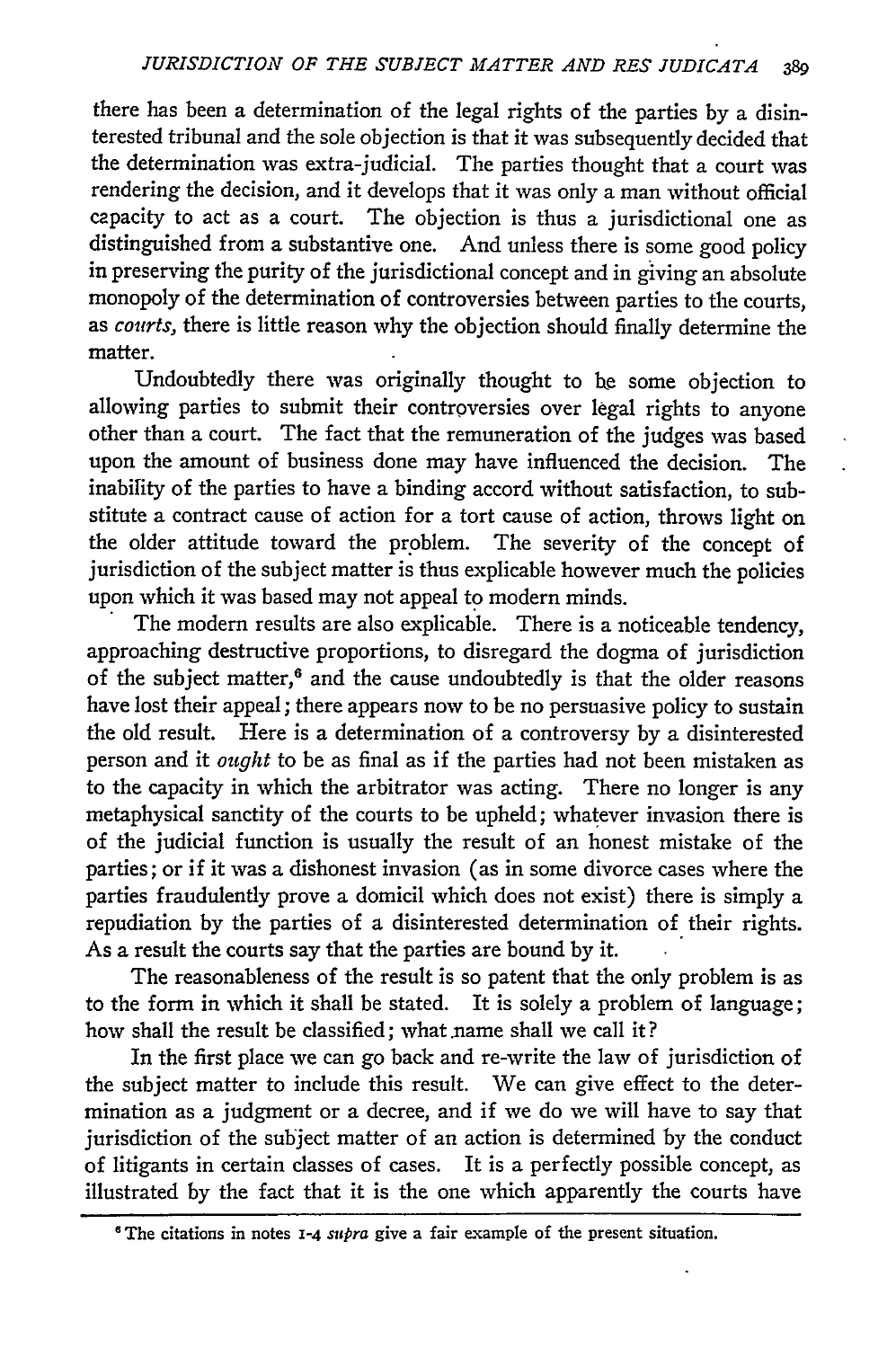adopted, for when they talk of the parties being bound by waiver or estoppel that is exactly what they mean; jurisdiction is determined **by** the conduct of the parties and not **by** the constitution and statutes of the state.

In the divorce cases the result can be explained on the basis which Professor Harper has suggested: that two separate things were involved, the status of the parties, and the property and other incidents of the status. Thus while the court may not have had jurisdiction to adjudicate the dissolution of the status, it did, **by** mere personal jurisdiction, have power to deal with its incidents. The only objection to that is that it is unreal, and it leaves the status as an empty shell. Marital status without its incidents is something of a ghost. The explanation disregards the fact that the decree does not purport to adjudicate the incidents but solely the status. If, for example, a wife later claims dower where she had previously consented to a divorce in favor of her husband by a court having no jurisdiction of the subject matter, and she is barred by reason of the divorce decree, the separation of the decree into an invalid judicial adjudication of the status and a valid judicial adjudication of her dower rights, is unreal. That is, of course, only a formal objection. The result is there; it is explicable in those terms; and the law has often employed a fiction as an explanation of a legal result.

Like most people the writer has a preference for his own explanation and classification of the result. He would explain it and classify it under the doctrine of *res judicata,* not because it is a judgment or decree of a court, but because it is either a technical arbitration and award by a disinterested person, or it presents a situation so closely analogous to it as to be brought easily and properly within it. It is a realistic explanation of the result in accepted legal language.

*Res judicata* is not limited to judicial judgments and decrees. It is ancient law that parties could submit their existing controversies over their legal rights to a disinterested person who was not a court and that his determination was conclusive." The determination was called an award and not a judgment or decree, but the difference is solely one of language; the results were practically identical. While the language usually employed is that "the award is conclusive", an award is also often spoken of as being *res judicata.8* The policy for sustaining an award as conclusive is exactly the same policy which sustains a judgment or decree as conclusive.<sup>9</sup> The modern tendency is to enlarge the scope of arbitration, to remove any formalities affecting its practical use, and to give point to the obvious policy in favor of a determination of legal controversies in any manner which protects the substantial rights of the parties. There is now no compelling reason why the courts should have a monopoly in that field.

**<sup>13</sup> BL.** Commd. 16; **CALD WEL,** ARBITRATION **(2d Am. ed.** 1853) 264 *et seq.* **<sup>8</sup>**See, **for** example, 2 **R. C. L. 386 (1914)** and cases there cited.

<sup>9</sup> See **STURGES,** COMIMERcIAL ARBITRATIONS **AND AWARDS (i930)** 613 *et seq.*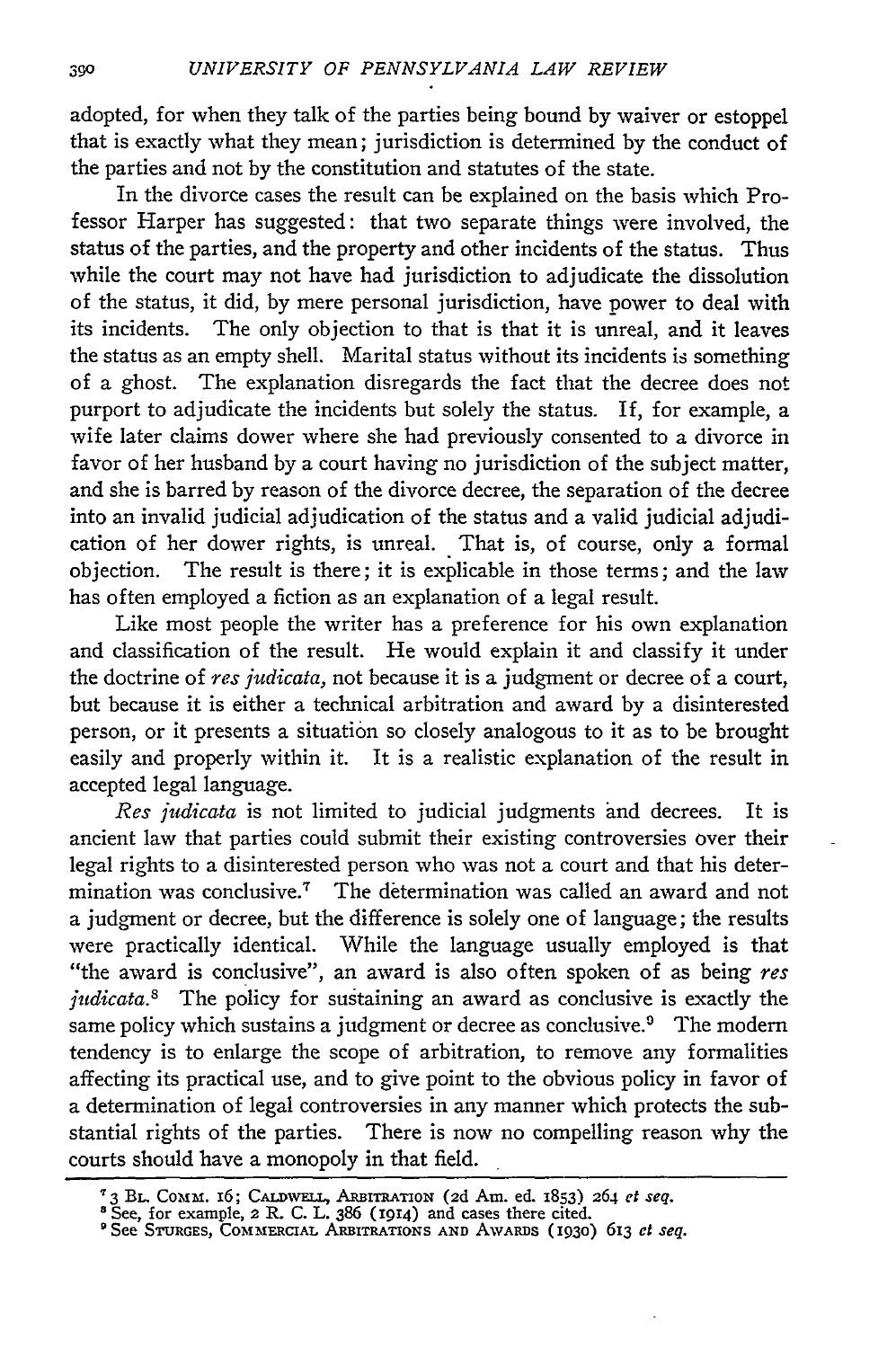The common law established some more or less formal requirements before an arbitration and award was legally effective. It also established some substantial requirements. But if we suppose the case to be, for example, that an employee sues his employer under a compensation act which makes an actual agreement as to the compensation payable a jurisdictional pre-requisite to the court's capacity to try the case, without alleging or proving the previous actual disagreement and that without objection the court does try the case and render a judgment in favor of the plaintiff, we find that the proceedings do comply with the technical and substantive requirements of the law of arbitration and award. There is a submission in writing (the pleadings in the case, signed by the duly authorized attorneys for the parties) of the controversy to a disinterested person. The submission is not in the technical language of a contract to arbitrate, and the defendant probably answered under a mistaken notion that he was legally compelled to answer. The fact is, however, that without fraud or duress he has actually submitted to the arbitration and impliedly (in fact) agreed to be bound by the award. Again the latter agreement may well have been induced by a mistake of law, which, however, does not really affect the substantial rights of the parties. There is an opportunity to present evidence and to be heard and a decision on the supposed merits by a disinterested person. The decision is in writing. The case fulfills every requirement of a valid common law arbitration and award, and there should be no difficulty in actually accepting it as such. It is not technically a judgment, but it is technically an award, and the doctrine of *res judicata* makes it final. There is no need to say that the parties waived the question of jurisdiction, or that they are "estopped" to assert the lack of jurisdiction. If it be conceded that the court did not act as a court, that its purported action is void because of a lack of jurisdiction, it is still true that the judge acted as an arbitrator and that the result is a valid and binding award.

Nor is there any need to say in the usual case that it is conclusively presumed that the court judicially determined its jurisdiction to exist. The result can more realistically be explained on the basis of a valid arbitration and award. Thus it would make no difference whether the court were a court of special or of general jurisdiction.

If it were the latter, and it did specifically, but erroneously, decide the question of its jurisdiction, the result could be upheld as a judgment or decree. The question of jurisdiction is a judicial one and there is no objection to a court being given the power to decide its own jurisdiction. The controversy must end somewhere; thus a specific decision by a court of general jurisdiction that it did have jurisdiction may well be *res judicata* on that point.<sup>10</sup> There is, however, a distinction between a question of jurisdiction

**<sup>10</sup>** See, for example, Baldwin v. Iowa State Traveling Men's Ass'n, *supra* note **5.** See also, **i** FREEMAN, *op. cit. supra* note **2,** at § **387.**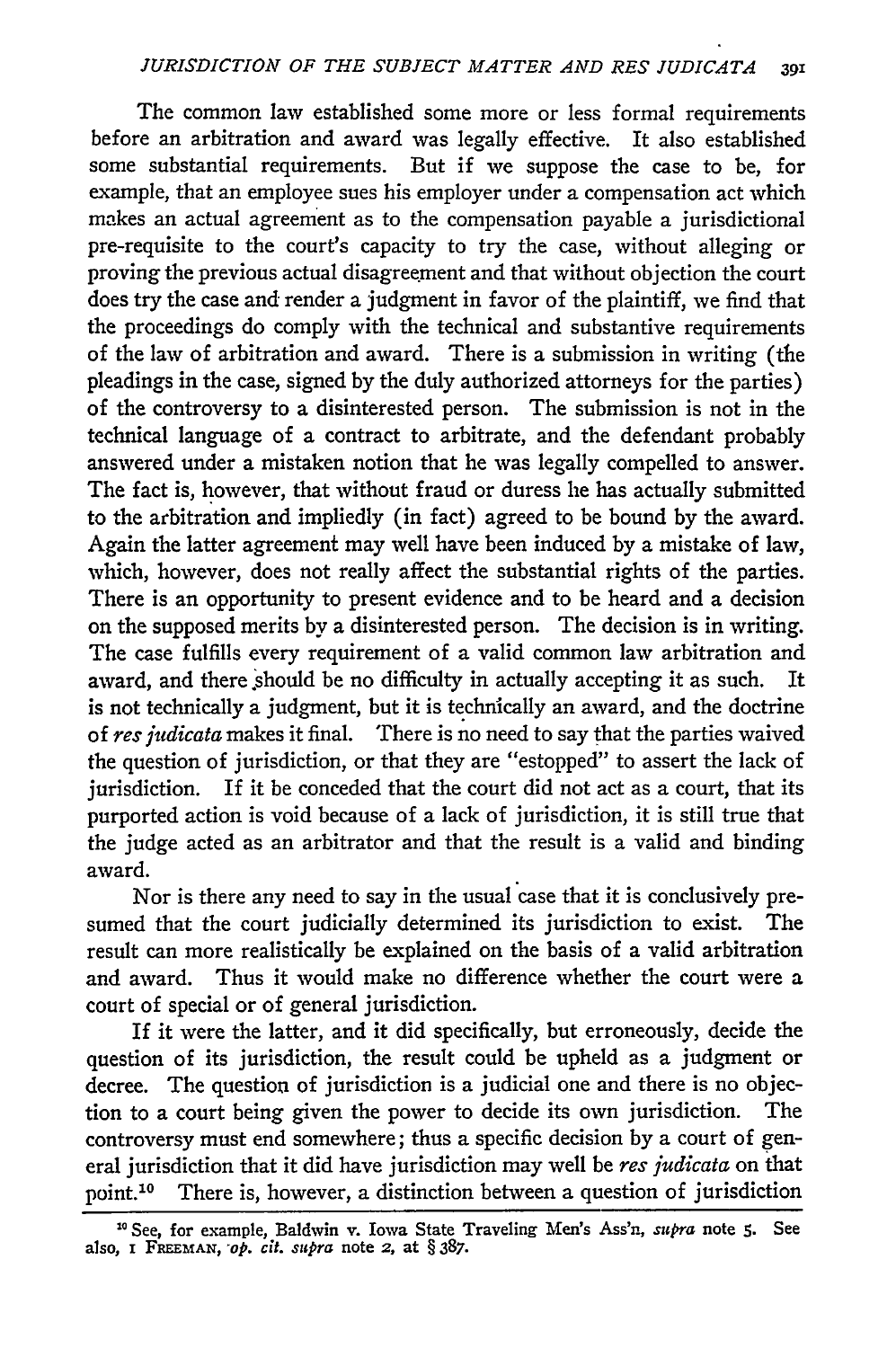specifically decided and one which is conclusively presumed to have been decided. The latter is simply another way of saying that the question is immaterial, and the sum total of the result is that the parties and court have created a jurisdiction which did not exist. If the result be sustained as an award, however, the difficulty is evaded.

Like the common law arbitration this one is revocable. The plaintiff may always voluntarily quit; and either party could revoke **by** raising the question of jurisdiction and the court presumably would dismiss the action. Likewise the court, if it discovered the jurisdictional defect, would presumably refuse to act and dismiss the action.

If the question were raised, however, and the court were to refuse erroneously to dismiss the action the result would vary depending on whether the court were a court of special or general jurisdiction. If it were the first, presumably the parties would not be bound, just as they would not be bound **by** an award which was rendered after a proper revocation. If it were a court of general jurisdiction, presumably they would be bound; not because it is an award, but because it is now a valid judgment. That is, again, if a court of general jurisdiction specifically passes on a question of jurisdiction that is within its power, the matter is *res judicata* as a judgment. To that extent jurisdiction is a practical concept, and necessarily so.

If we consider the divorce cases once more we find that the parties are bound, but the state is not.<sup>11</sup> That result is explicable on ordinary principles of *res judicata;* if the judge does not act as a court, but solely as an arbitrator, the state was not a party to, nor represented in, the proceedings. For that reason it is not bound; although the husband and wife are.

If the proceedings are **by** default, after the defendant has been actually notified, he is still sometimes bound **by** the judgment.12 And he ought to be bound. **If** the proceedings were'with his knowledge and actual consent there is just as much a submission to arbitration and award as there is in the case where he answers. The only distinction is that there is a formal submission in writing in the one case, while in the other case there is a submission not in writing. The distinction would be immaterial in any case not involving title to land, for it is only in that case that a written contract to be bound by an award was required.<sup>13</sup>

Although the cases are apparently quite uniform to the effect that an award involving title to land is not conclusive where it is based on a parol arbitration agreement,<sup>14</sup> it is difficult to perceive why the doctrine of performance does not take it out of the Statute of Frauds. The agreement to be bound **by** an award was one agreement which was specifically executed **by**

<sup>&</sup>quot;See Harper, **op.** *cit. supra* note **4.**

*<sup>&</sup>quot;Ibid.*

**<sup>2</sup>RN: L.** (i914) 354. 'See Note (19o9) *22* **L.** *R.* **A.** (x. **s.) 716.**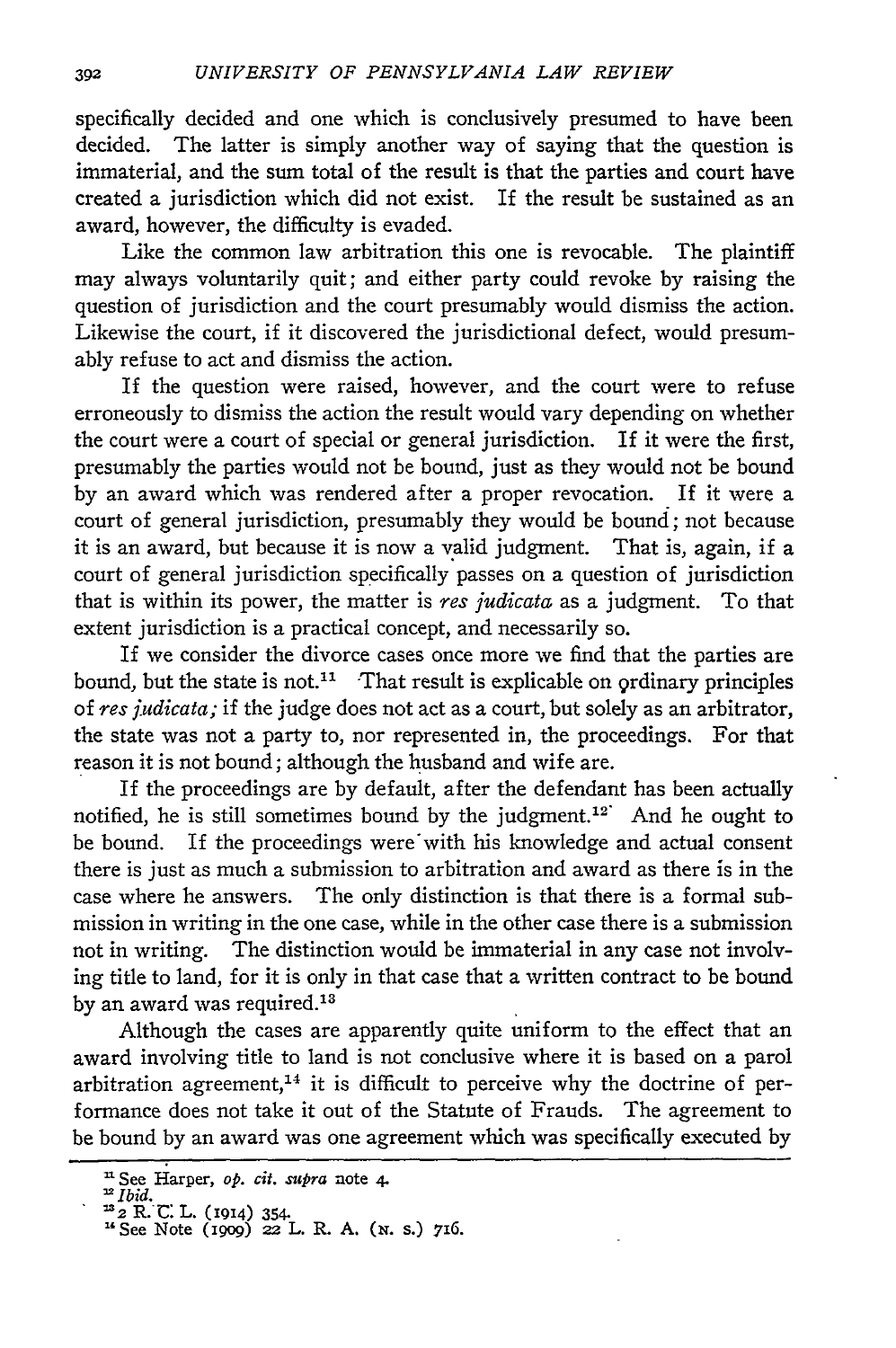the common law; the promisor did not have the usual privilege of paying damages in lieu of performance. The rendition of the award executed the contract; nothing else remained to be done; legally nothing else could be done. An award operated as a legal conveyance which the courts of law recognized and gave effect to. It is true here that if and when the courts give effect to the award it is as a conveyance and not as a contract; it is no different, for example, from a valid decree of a court in an action to quiet title; there is in each case a conveyance by operation of law.

So the statutes on conveyancing could not apply, for they apply only where the conveyance is by the party or his agent; they do not apply to a conveyance by operation of law. The decisions noted above are based on the mistaken view that the recognition of the award would constitute the recognition of an oral contract to sell or convey. But that contract is executed; it is past history; the award is a conveyance by operation of law and its recognition as such does not offend the Statute of .Frauds. In other words, if the original contract were in writing it would not help any, for when subsequent recognition is given the award it is not a recognition of the contract, nor an enforcement of it; the contract has already been enforced and executed by the rendition of the award; the award immediately becomes a conveyance by operation of law, and is recognized as such. It is the conveyance which is subsequently recognized **and** enforced. In the case of an ordinary award when a plaintiff recovers a judgment upon it he recovers not on the original contract to be bound by the award, but upon the award as *res judicata,* as *the* legal right between the parties. Its history includes a contract, but it is neither the contract nor the enforcement nor recognition of it.

In view of the authorities cited above there would be difficulty in sustaining a default judgment involving title to land as an award; but it is submitted that the cases are erroneously decided, and that properly the Statute of Frauds cannot be construed to forbid its recognition as a valid award. If that be true the usual default judgment which fails because of a lack of jurisdiction could properly be sustained as an award, even though title to land was involved.

The case may be that the purported judgment or divorce decree was by default and that although the defendant was legally notified by publication he had no actual notice of the proceedings. In such cases he is not bound, although the plaintiff may be bound if she remarries; likewise if the defendant afterwards learns of the judgment or decree and accepts it as valid and remarries he may also be bound.<sup>1</sup>

Those cases cannot be explained on the ground of arbitration and award. But they do not have to be explained on the doctrine of jurisdiction. In them there is an estoppel in the strict sense of that term. In the ordinary case

<sup>&</sup>lt;sup>15</sup> See Harper, supra note 4.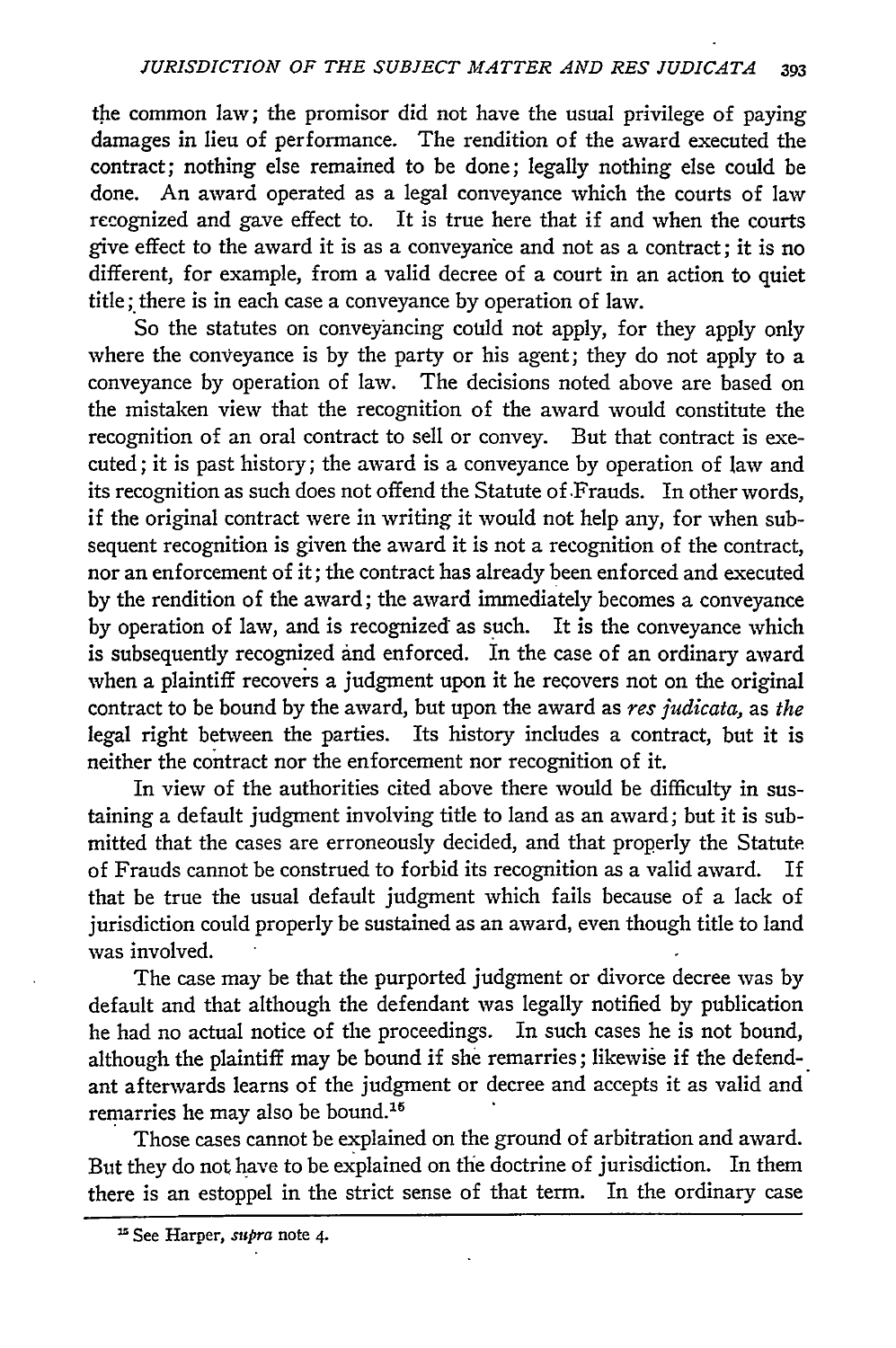where the parties appear and the result is explained on the ground of estoppel there is no estoppel in the strict sense, for there is no misrepresentation, nor any reliance based solely on the wrongful conduct of the other party. The conduct of both is equal when measured by ordinary or legal standards. If, however, either party remarries there is an active misrepresentation and wrong, which the law of estoppel does not permit him to repudiate. The decision rests not on the validity of the decree as a decree; it is still invalid; but the subsequent conduct of the parties determines their rights.

Two apparent difficulties present themselves if we are to explain the usual situation on the basis of arbitration and award. The effect of such an explanation on the law of writs of execution and the full faith and credit clause of the Constitution will have to be examined.

The question would not often arise on execution. It is usually presented only where in a subsequent action on the purported judgment or decree, or in a defense based upon it, the validity of the original judgment or decree is called in question. If the court sustains it as *res judicata* it can well do so even although it is not a judgment or decree but solely a common law award.

If we suppose the case to be, however, that the plaintiff has secured a writ of execution to be issued, both the clerk and sheriff ordinarily would be protected even though the purported judgment were void as a judgment. The issuance of the writ and the service of it are ministerial and executive acts, and both the clerk and sheriff would be protected if the purported judgment were regular on its face.<sup>1</sup>

As a practical matter the only manner in which the defendant could raise the question would be by a collateral attack in a suit to enjoin the issuance or service of the writ. On the face of it the theory that the judgment was after all valid as a judgment because we have re-writfen the law of jurisdiction, and the theory that the judgment was invalid as a judgment but valid as an award would reach opposite results, and the first would be preferable.

That result, however, does not necessarily nor reasonably follow. The rule that the successful party could not enforce his award until he secured a judgment on it is simply an ancient rule of the common law, with nothing but its antiquity to commend it. By statute it has been largely modified and today quite generally an award if recorded is immediately enforcible by execution. The truth is that although the writ necessary for the commencement of an action was an executive and not a judicial writ, the writ of execution *is* a judicial writ and its issuance is finally a judicial matter.<sup>17</sup> While the matter is today largely regulated by statute, and it might be difficult to construe the usual statute as authorizing the issuance of a writ of execution on a void judgment because it was nevertheless a valid award, there is no

<sup>222</sup> R. **C. L.** (i918) **481** *ef seq.*

**<sup>2&</sup>quot;** io **R. C. L. (I9,5)** 1218.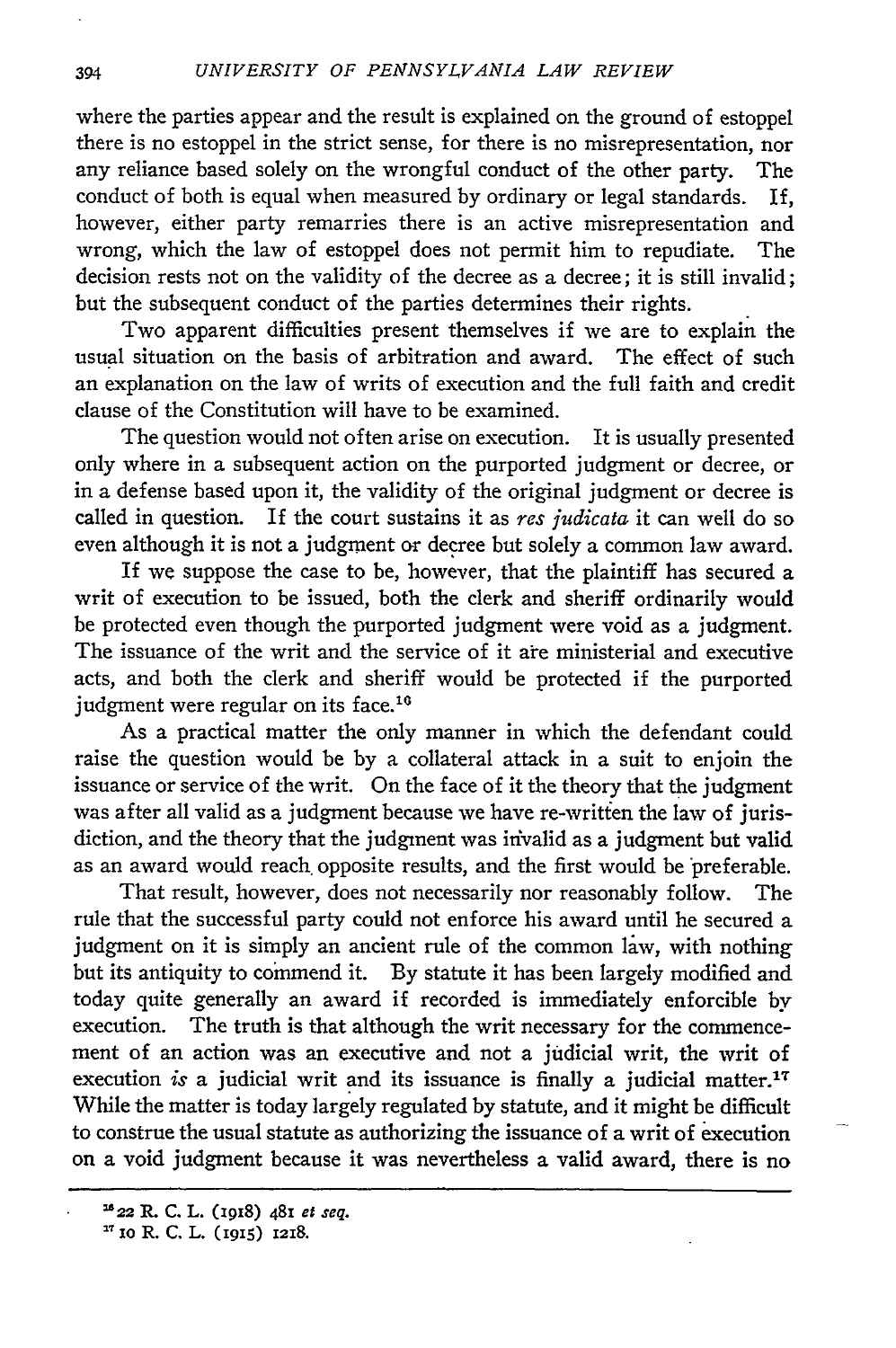real difficulty in the courts providing for or allowing its issuance on that basis. A decision therefore allowing a writ of execution, although in terms of the law of jurisdiction, would not be a repudiation of the views here presented. With entire propriety the court could accept the judgment as a nullity, and sustain it as an award, and still allow the issuance of a writ of execution upon it. It would be justifiable common law legislation.

No case has been found involving the application of the full faith and credit clause to an award. The question would not usually arise because ordinary principles of the conflict of laws would compel a second state to recognize the award, for *res judicata* is substantive law. The rights of the parties are determined by the award and the second state will recognize them as so determined.

It is probably true, however, that so far a state is free in most instances to write its own conflict of laws without offending the due process clause.<sup>18</sup> The question could be presented, therefore, as to whether or not the full faith and credit clause would compel the recognition of the award defined herein. In form it is official; in law it is not. The decision turns, of course, on the proper interpretation of the words "public acts and records" and "judicial proceedings" in the Constitution. Normally form has not been construed to satisfy the Constitution. Thus a judgment or act void for lack of jurisdiction is not entitled to full faith and credit in a second state; it can be attacked there for the same reasons that it could be attacked in the first state.

It probably is true that it would be difficult to construe the Constitution as compelling recognition of the judgment, if we said it was void as a judgment and valid as an award, in the absence of a statute in the first state providing for the official recording of awards. That result would not be of any great practical importance, as the situation where a second state would refuse to give effect to it would be unusual. The same policy which sanctions recognition of the award as *res judicata* in the first state would sanction its recognition in the second state. Were the second state to refuse to accept it for good reason no one ought to complain; if it refused to accept it arbitrarily the complaint is merely that the full faith and credit clause of the Constitution is not broad enough. The truth is, however, that in such a case the due process clause could be construed to reach the desired result.<sup>19</sup>

As pointed out at the beginning the problem is one of language. The results are rather plain, and whether we explain them under the language of jurisdiction, or the language of *res judicata* because there is a common law award, is merely a question of form. For the reasons advanced the latter

<sup>&</sup>lt;sup>18</sup> Ross, *Has the Conflict of Laws Become a Branch of Constitutional Law?* (1931) 15 MINN. L. Rev. 161. **MiNN.** L. Rxv. i6I. **'"** While it is normally true that the test of reasonableness under the due process clause

has not been applied to judicial decisions on common law points there is a noticeable tendency to extend it to include it. See Ross, *op. cit. supra* note 18.